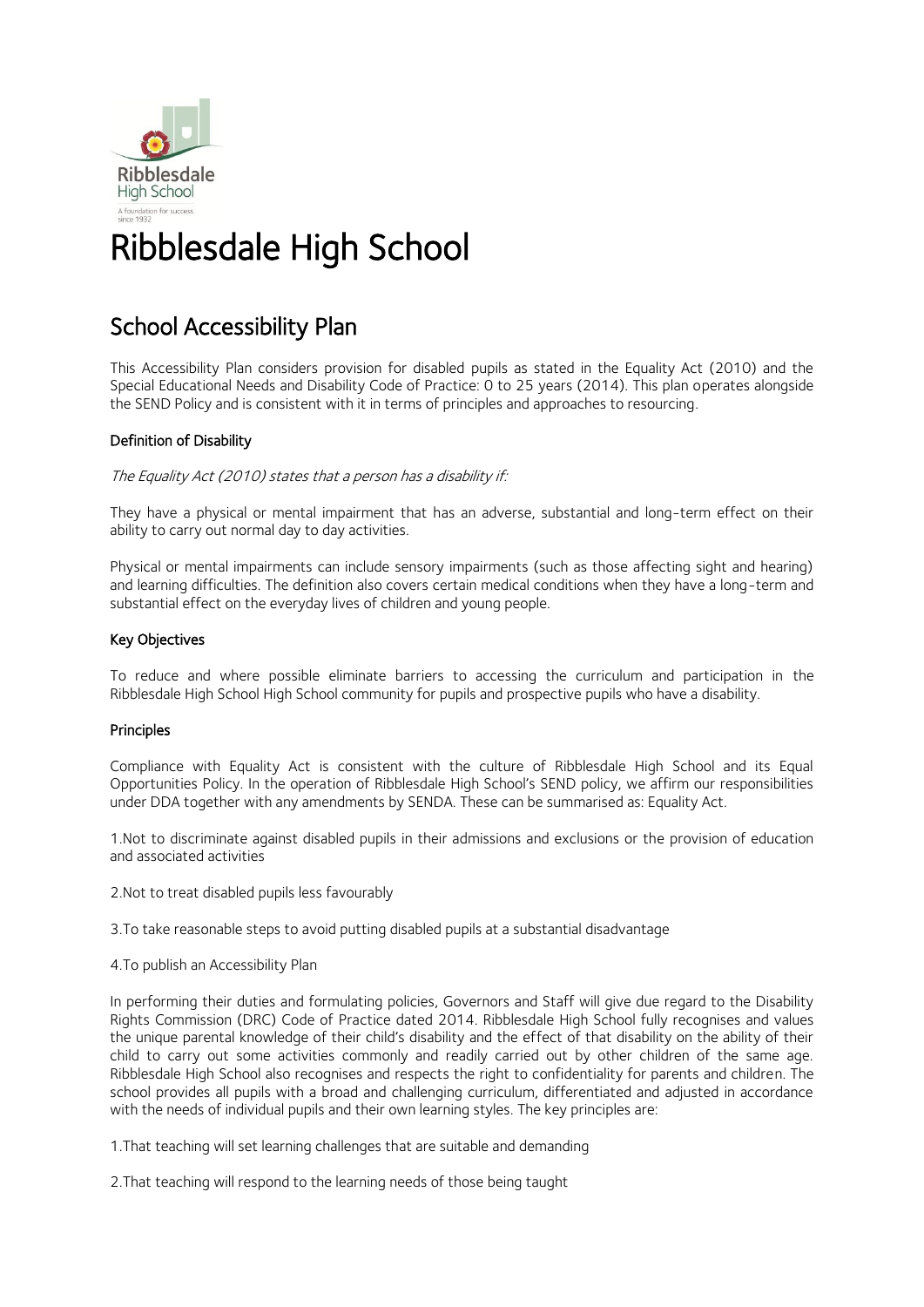3.That barriers to learning will be identified and addressed positively and directly. This will involve the active participation of staff, pupils and also parents where necessary.

#### Actions

a) Education and Further Activities

Ribblesdale High School is fortunate in having access to a number of SEN advisers, specialist teaching advisers and health professionals and will continue to seek their advice in supplementing our own specialist staff.

#### b) School Environment

In planning and implementing improvements, building developments or site improvements Ribblesdale High School will take account of the needs of pupils, staff and visitors with physical difficulties and sensory impairment.

#### c) Information Services

In the design and production of literature and information packs Ribblesdale High School will ensure that such publications can be produced in an alternative format when requested or required.

Points to be bear in mind when implementing the School Accessibility Plan:

- ➢ In forming the plans for Open Evenings or other admissions related activities they should be held in accessible locations and with an opportunity for prospective disabled pupils or their parents to disclose in private the nature of the disability and to discuss their support requirements.
- ➢ A clear arrangement should be known by all staff to ensure that if a disability, specific learning difficulty or significant medical condition is disclosed to them they should then contact the SENDCO. They would accurately record the information and within the limits of confidentiality would be responsible for ensuring that it is disseminated to those other staff colleagues who may require it.
- ➢ Staff should be made aware of the resources within the school that are available to them should they feel that a pupil requires additional assistance.
- $\triangleright$  It is helpful to plan for teaching material to be prepared in electronic format so that it can be produced in alternative formats if required.
- $\triangleright$  The needs of disabled pupils should be considered in the planning of curriculum and consideration might be given to alternative forms of presentation and assessment.
- $\triangleright$  Staff development opportunities will be made available to ensure the teaching practice can meet the learning requirements of individual pupils.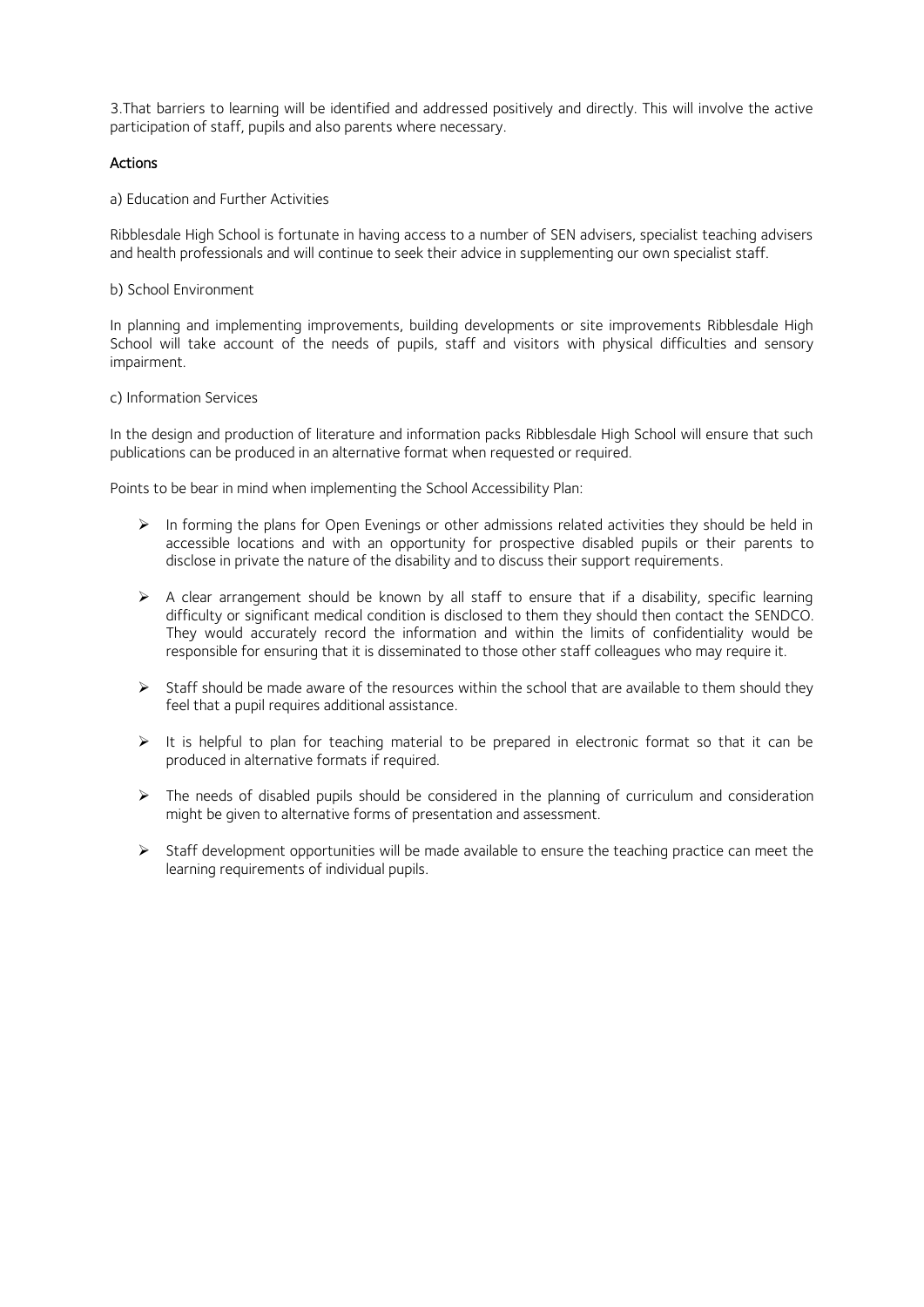# Ribblesdale High School Accessibility Plan

### Improving the Curriculum Access

| Target                                                                                                                                   | Strategy                                                                                                                                                                                                                           | Outcome                                                                                                                                                                                                                                                                                                                                                          | Timeframe | Achievement                                                                  |
|------------------------------------------------------------------------------------------------------------------------------------------|------------------------------------------------------------------------------------------------------------------------------------------------------------------------------------------------------------------------------------|------------------------------------------------------------------------------------------------------------------------------------------------------------------------------------------------------------------------------------------------------------------------------------------------------------------------------------------------------------------|-----------|------------------------------------------------------------------------------|
| Training for teachers on<br>providing the best quality of<br>education for all pupils<br>across the curriculum                           | Continue to include<br>opportunities in in-house<br>and external CPD<br>Review the specific needs<br>for pupils living with a<br>disability, in terms of basic<br>daily living skills,<br>relationships and future<br>aspirations. | All teachers are able to more<br>fully meet the requirements<br>of disabled children's needs<br>with regards to accessing the<br>curriculum. Teachers are<br>aware of the relevant issues<br>and can ensure that this<br>group has equality of access<br>to life- preparation learning.<br>The use of other professional<br>partners has been made<br>available. | Ongoing   | Evidence of<br>effective strategies<br>in the classroom                      |
| All out-of-school activities<br>are planned to ensure the<br>participation of the whole<br>range of pupils                               | Review all out-of-school<br>provision to ensure<br>compliance with<br>legislation                                                                                                                                                  | All out-of-school activities<br>will be conducted in an<br>inclusive environment with<br>providers that comply with all<br>current and future legislative<br>requirements                                                                                                                                                                                        | Ongoing   | Increase in access to<br>all school activities<br>for all disabled<br>pupils |
| Evaluation of the most<br>effective way to use new<br>technologies to assist the<br>learning of pupils with<br>specific needs/disability | To be incorporated in the<br>development of the<br>school's IT/One to One<br>project                                                                                                                                               | New technologies enhance<br>learning opportunities specific<br>groups                                                                                                                                                                                                                                                                                            | Ongoing   | Evidence of<br>effective strategies<br>in the classroom                      |

## Improving the Delivery of Written Information

| Target                                                                                                                    | Strategy                                                                                                                                                                             | Outcome                                                                                                                       | Timeframe                                                     | Achievement                                                                         |
|---------------------------------------------------------------------------------------------------------------------------|--------------------------------------------------------------------------------------------------------------------------------------------------------------------------------------|-------------------------------------------------------------------------------------------------------------------------------|---------------------------------------------------------------|-------------------------------------------------------------------------------------|
| Availability of written<br>material in alternative<br>formats for pupils                                                  | The school will make itself<br>aware of the services<br>available through the LA<br>for converting written<br>information into<br>alternative formats.                               | The school will be able to<br>provide written information in<br>different formats when<br>required for individual<br>purposes | ongoing                                                       | Delivery of information<br>to disabled pupils<br>improved                           |
| Make available school<br>brochures, school<br>newsletters and other<br>information for parents in<br>alternative formats  | Review all current school<br>publications and promote<br>the availability in different<br>formats for those that<br>require it-Use of<br>electronic delivery in<br>different formats | All school information available<br>for all                                                                                   | Ongoing &<br>reviewed,<br>aligned to<br>marketing<br>strategy | Delivery of school<br>information to parents<br>and the local<br>community improved |
| Raise the awareness of<br>adults working at and for<br>the school on the<br>importance of good<br>communications systems. | Arrange relevant training<br>as required                                                                                                                                             | Awareness of target group<br>raised                                                                                           | Ongoing and<br>needs -<br>dependent                           | School is more effective<br>in meeting the needs of<br>pupils.                      |